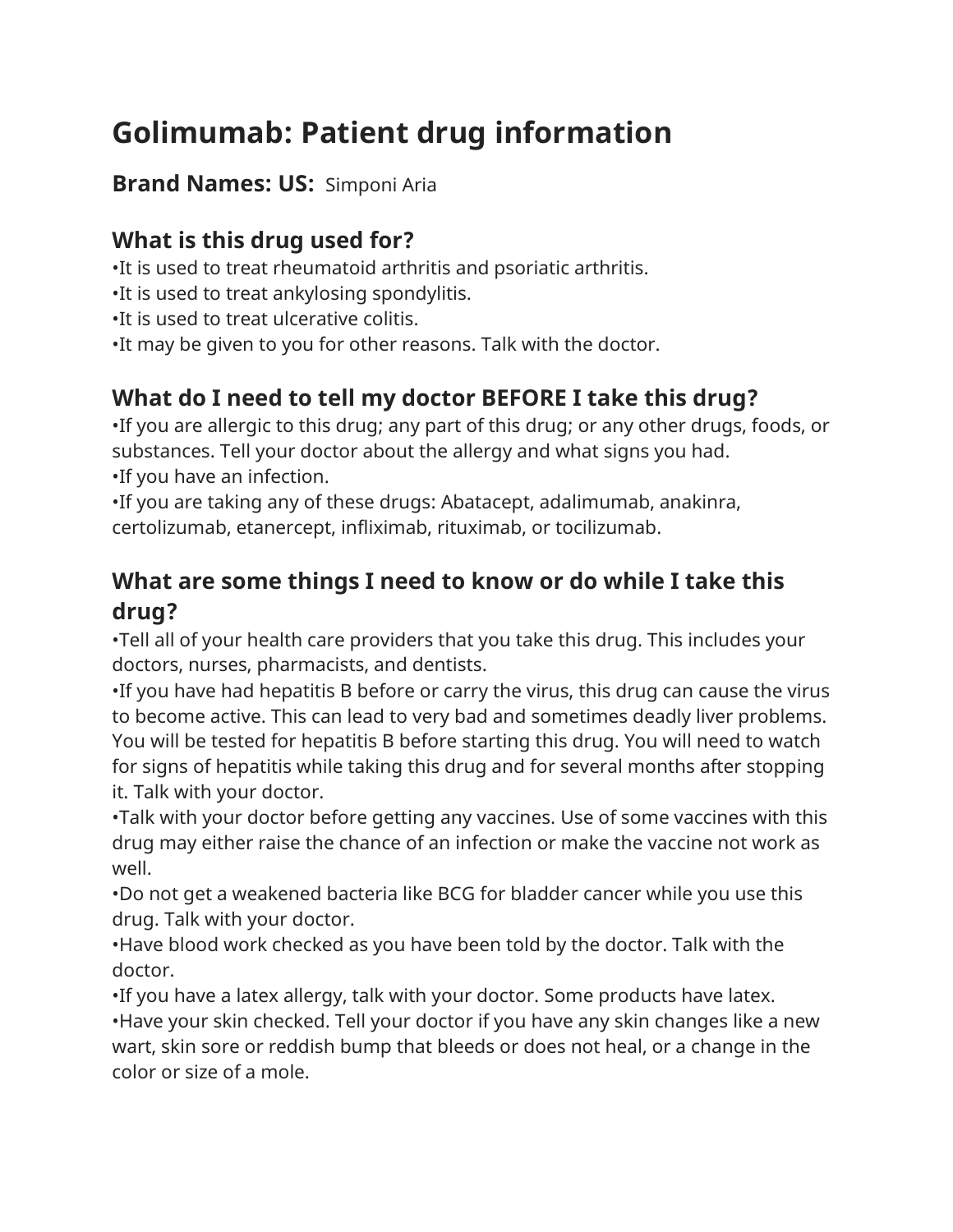•Allergic reactions have happened with this drug. Some reactions may be very bad or life-threatening. When allergic reactions have happened with infusions of this drug, most of the time they have happened during the infusion or within 1 hour after the infusion. Call your doctor right away if you have any signs that are not normal.

### **What are some side effects that I need to call my doctor about right away?**

•Signs of an allergic reaction, like rash; hives; itching; red, swollen, blistered, or peeling skin with or without fever; wheezing; tightness in the chest or throat; trouble breathing, swallowing, or talking; unusual hoarseness; or swelling of the mouth, face, lips, tongue, or throat.

•Signs of infection like fever, chills, very bad sore throat, ear or sinus pain, cough, more sputum or change in color of sputum, pain with passing urine, mouth sores, or wound that will not heal.

•Signs of liver problems like dark urine, feeling tired, not hungry, upset stomach or stomach pain, light-colored stools, throwing up, or yellow skin or eyes.

•Signs of lupus like a rash on the cheeks or other body parts, sunburn easy, muscle or joint pain, chest pain or shortness of breath, or swelling in the arms or legs. •Signs of high blood pressure like very bad headache or dizziness, passing out, or

change in eyesight.

•Chest pain or pressure.

•Feeling very tired or weak.

•Any unexplained bruising or bleeding.

•Pale skin.

•Red scaly patches or bumps that are pus filled.

•A skin lump or growth.

•Flu-like signs.

•Call your doctor right away if you have a swollen gland, night sweats, shortness of breath, or weight loss without trying.

•Heart failure has happened with this drug, as well as heart failure that has gotten worse in people who already have it. Sometimes, this has been deadly. Tell your doctor if you have heart disease. Call your doctor right away if you have shortness of breath, a big weight gain, a heartbeat that is not normal, or swelling in the arms or legs that is new or worse.

# **What are some other side effects of this drug?**

All drugs may cause side effects. However, many people have no side effects or only have minor side effects. Call your doctor or get medical help if any of these side effects or any other side effects bother you or do not go away: